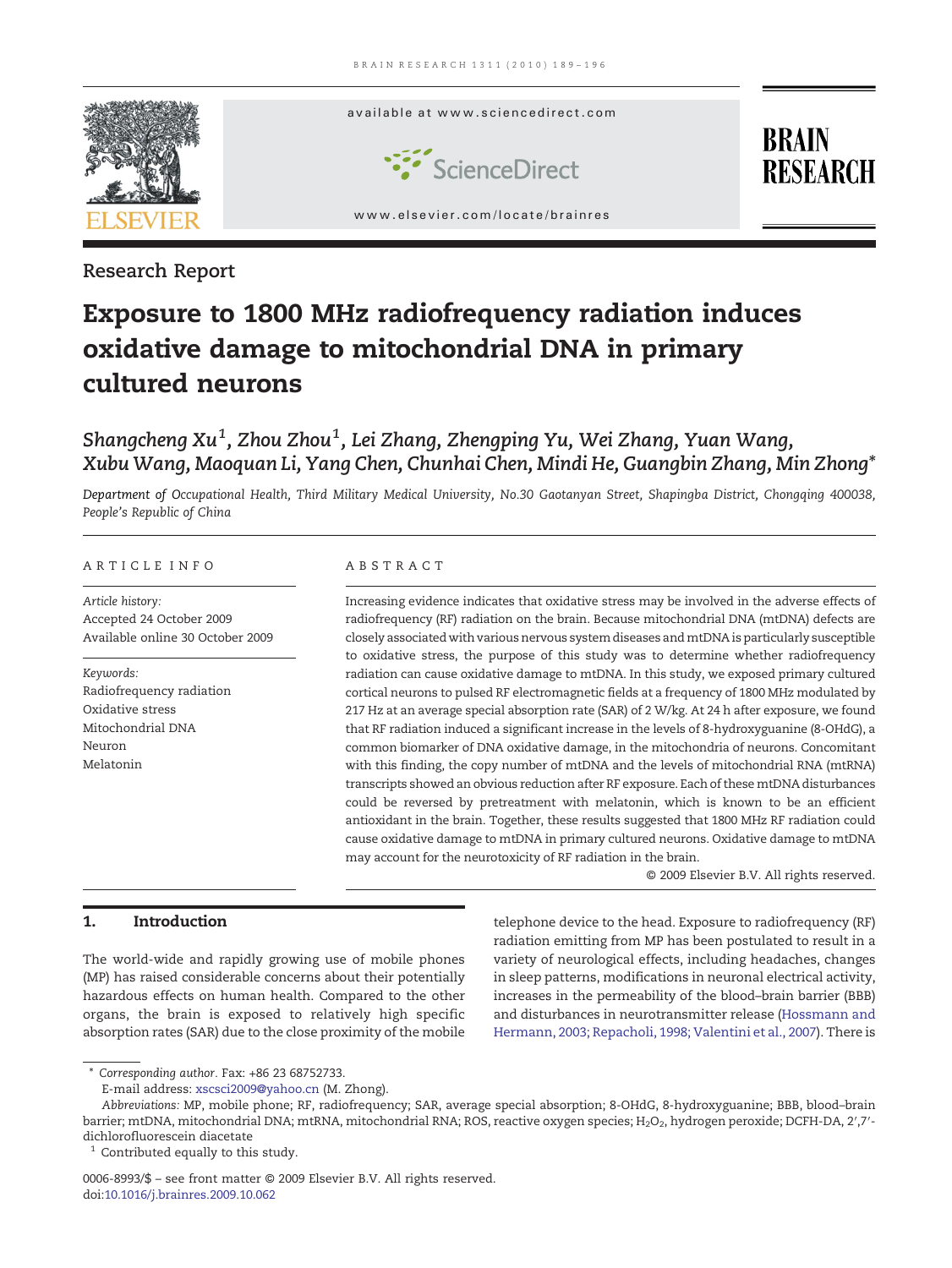growing evidence to suggest that RF radiation induces oxidative stress in the brain and in other tissues [\(Ilhan et al.,](#page-6-0) [2004; Irmak et al., 2002; Koylu et al., 2006; Moustafa et al., 2001;](#page-6-0) [Oktem et al., 2005; Ozguner et al., 2005a,b; Sokolovic et al.,](#page-6-0) [2008; Yurekli et al., 2006\)](#page-6-0). Oxidative stress is known to be essential for pathophysiological processes in the brain, and it plays critical roles in cell apoptosis, general and specific gene expression, DNA damage, cell proliferation, inflammation process and mitochondrial dysfunction ([Hayashi et al., 2008;](#page-6-0) [Lin and Beal, 2006](#page-6-0)). The involvement of oxidative stress in manifold processes is compatible with the diverse nature of the observed effects induced by RF radiation ([Balik et al., 2005;](#page-6-0) [Cleary et al., 1996; Diem et al., 2005; Koylu et al., 2006; Schwarz](#page-6-0) [et al., 2008; Zhao et al., 2007a,b](#page-6-0)). Thus, oxidative stress may be involved in the adverse effects of RF radiation on the nervous system.

Mitochondria are the major sites of production of reactive oxygen species (ROS). ROS are toxic by-products of respiration, and excess ROS are known to cause oxidation of unsaturated fatty acid, proteins, and DNA. Mitochondrial DNA (mtDNA) is particularly susceptible to oxidative stress for a variety of reasons, including its lack of protective histone-like proteins, its insubstantial capacity for repair following damage, and its proximity to the respiratory chain in the mitochondrial inner membrane ([Evans et al., 2004\)](#page-6-0). MtDNA damage is reflected by the presence of mtDNA mutation, by a decline in mtDNA copy number, and by a reduced number of mitochondrial RNA (mtRNA) transcripts ([Ide et al., 2001](#page-6-0)). Each of these types of mtDNA damage can amplify oxidative stress by encoding the deficient critical proteins for the respiratory chain, which exacerbates further production of ROS and aggravates the oxidative damage to mitochondrial function [\(Evans et al., 2004; Wallace, 1999\)](#page-6-0). Indeed, oxidative damage to mtDNA contributes to mitochondrial dysfunction in various mitochondrial-related diseases including aging, neurodegenerative diseases and ischemia. The presence of mtDNA mutations is closely related to a variety of neurological symptoms, such as migraine, dementia, and ataxia [\(Lin and Beal, 2006; Taylor](#page-6-0) [and Turnbull, 2005; Xu et al., 2009](#page-6-0)).

Therefore, there is the possibility that RF radiation could cause oxidative damage to mtDNA in nerve cells, and this may account for the adverse effects of RF radiation on the nervous system. In order to address this, we exposed primary cultured cortical neurons to 1800 MHz radiofrequency radiation at the SAR value of 2 W/kg. We observed a striking degree of oxidative damage to mtDNA in these neurons. In addition, we discovered that these oxidative injuries to mtDNA could be successfully prevented by melatonin, a pineal neurohormone with known antioxidant capacity especially in the brain [\(Lee et](#page-6-0) [al., 2001; Sokolovic et al., 2008\)](#page-6-0).

#### 2. Results

In the RF radiation group, exposure to RF radiation for a period of 24 h significantly increased the production of ROS compared with that of the sham-control group (P< 0.01; Fig. 1). A similar result was obtained with the hydrogen peroxide  $(H<sub>2</sub>O<sub>2</sub>)$  group.  $H<sub>2</sub>O<sub>2</sub>$  was applied as a positive control for



Fig. 1 – ROS production in primary cultured cortical neurons exposed to RF radiation. After exposure to RF radiation, neurons were incubated with DCFH-DA at 37 °C for 20 min. Fluorescence images were acquired with a Leica fluorescence microscope at 485 nm for excitation and 530 nm for emission. Fluorescence intensity for each dish was measured within 25× 25 pixel regions of interest and analyzed for pixel intensity by NIH Image. Cellular fluorescence intensity was expressed as the multiple of the level in control groups. \*\*p< 0.01 versus sham-exposed control group and melatonin group, # p< 0.05 versus RF radiation group. Values are means $\pm$ SE, n=6.

measuring the effects of oxidative stress (Fig. 1). The increased amount of ROS in the radiation group could be reduced by pretreatment with melatonin (P< 0.05; Fig. 1). These results indicated that RF radiation induced oxidative stress in neurons, and that this effect could be reversed by melatonin pretreatment.

To detect the oxidative damage of mtDNA that was induced by RF radiation, we performed immunostaining detection and HPLC analysis to determine the levels of 8- OHdG in mitochondria. 8-OHdG is the most prominent DNA damage, and it is often used as a biomarker for the oxidative damage of DNA. As shown in [Fig. 2](#page-2-0)A, few 8-OHdG-immunopositive cells were observed in either the control or the melatonin group. However, after exposure to RF radiation, the number of 8-OHdG-positive cells significantly increased. We also observed that most of the 8-OHdG-positive cells were colocalized with MitoTracker Red CMXRos in the cytoplasm of the neurons [\(Fig. 2A](#page-2-0)). This result suggested that the RF radiation damaged DNA in the mitochondria of neurons. Consistent with the immunostaining detection results, HPLC analysis revealed that there was an approximately two-fold greater increase in the levels of 8-OHdG in mitochondria of the RF radiation group compared to those of the control and melatonin groups (P< 0.01), and melatonin pretreatment almost completely attenuated this type of mtDNA oxidative damage [\(Fig. 2](#page-2-0)B).

It has been reported that mtDNA damage is not only reflected by an increase in mtDNA mutations, but also by a decline in mtDNA copy numbers and a reduction in the numbers of mtRNA [\(Ide et al., 2001](#page-6-0)). Our study showed that RF radiation reduced the mtDNA copy numbers by half ([Fig. 3\)](#page-3-0). In addition, the mtDNA transcript levels of ND1, COX I and ND6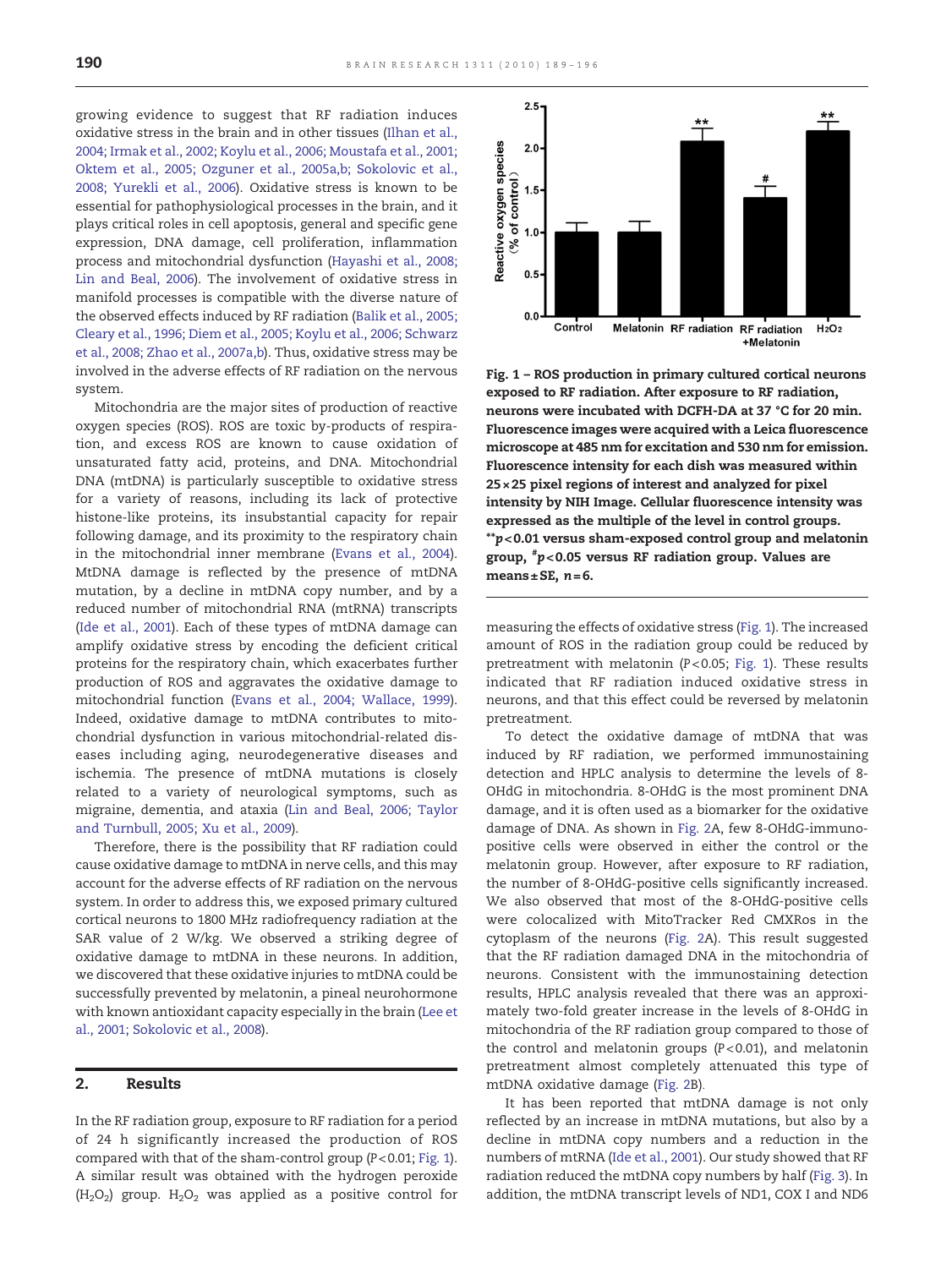<span id="page-2-0"></span>

Fig. 2 – Increase of 8-OHdG levels in mitochondria after RF radiation. (A) After exposure to RF radiation, neurons were incubated with MitoTracker Red CMXRos probe and then with 8-OHdG monoclonal antibody. Confocal microscopic scanning photographs indicated the fluorescence signals of MitoTracker Red CMXRos (red) and 8-OHdG immunostaining (blue). The merged images of red and blue fluorescence appeared as a bluish red color. The presented image is the representative of three independent experiments. (B) For HPLC analysis, mtDNA in exposed neurons was extracted and digested to deoxynucleotides using nuclease P1 and alkaline phosphatase. The 8-OHdG content of mitochondria for each experimental group was measured by HPLC using an electrochemical detection system in experimental groups. 8-OHdG amount was expressed as the number of 8- OHdG molecules per 10<sup>6</sup> dG, determined simultaneously with a UV monitor coupled to the HPLC system.  $*p$  < 0.01 versus shamexposed control group and melatonin group,  $^{\#}p\texttt{<}0.05$  versus RF radiation group. Values are means±SE, n=3.

in RF-irradiated cells were 49%, 28% and 64% lower than those of the controls, respectively ([Fig. 4](#page-3-0)). All of these reductions in mtDNA copy number and mtDNA transcripts were significantly prevented by melatonin pretreatment. These results further proved that RF radiation damaged mtDNA in neurons [\(Figs. 3 and 4\)](#page-3-0).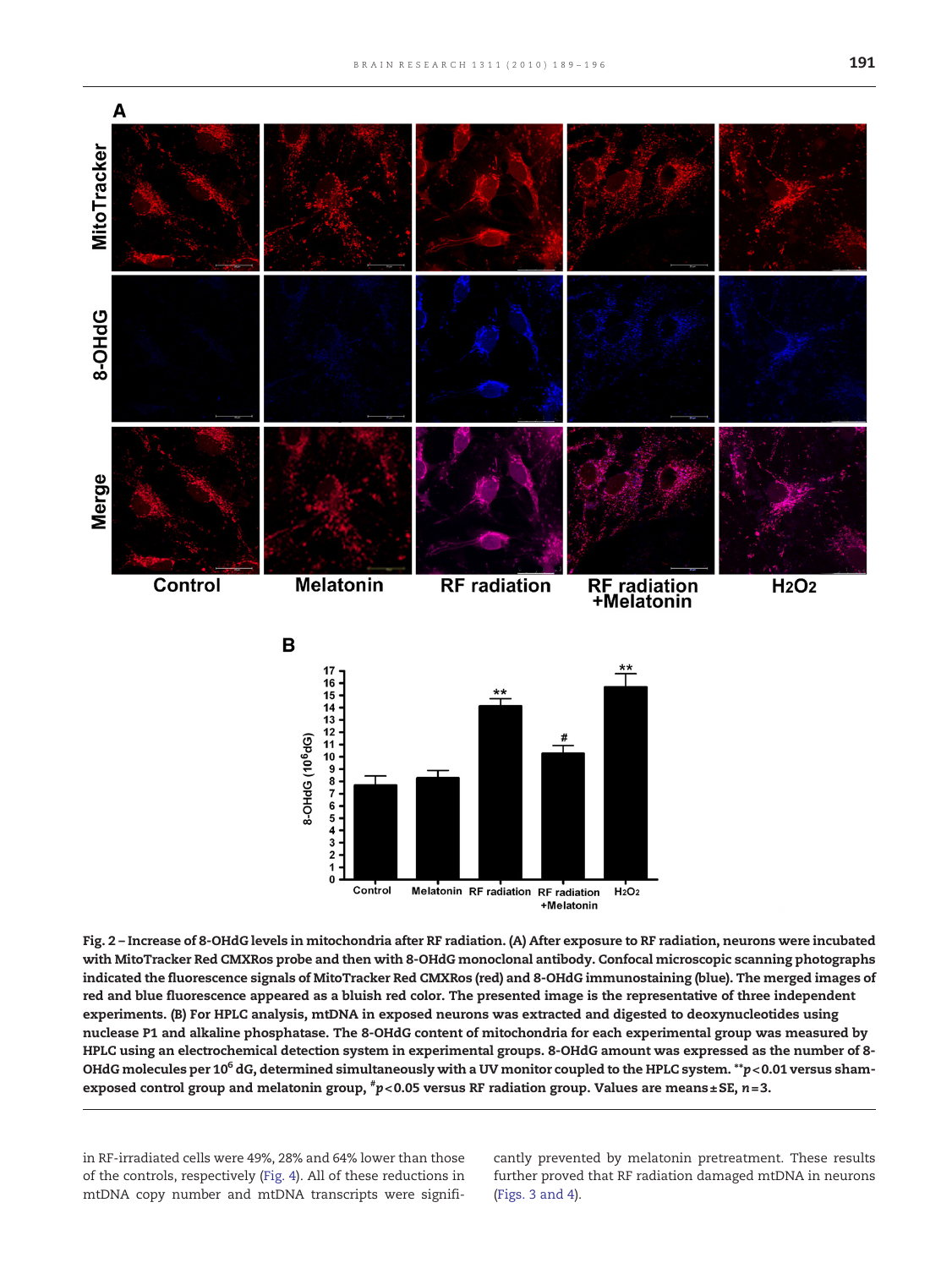<span id="page-3-0"></span>

Fig. 3 – Decrease of mtDNA copy number after RF radiation. Quantitative real-time PCR was used to measure mtDNA copy number. A specific fragment of Complex IV was designed for mtDNA copy number quantification. The amounts of mtDNA were normalized to the internal control, β-actin. \*\*p< 0.01 versus sham-exposed control group and melatonin group,  $^{*}p$ <0.05 versus RF radiation group. Values are means±SE,  $n = 6$ .

#### 3. Discussion

Oxidative stress makes a substantial contribution to various pathological processes in the nervous system [\(Lin and Beal,](#page-6-0) [2006\)](#page-6-0). As a result of its high metabolic rate, its inefficient oxidant defense mechanism and its diminished cellular turnover, the nervous system is particularly vulnerable to oxidative stress. Increasing evidence indicates that the radiofrequency fields of MP may affect brain biological activity by inducing oxidative stress ([Ilhan et al., 2004; Koylu et al., 2006;](#page-6-0) [Sokolovic et al., 2008; Zhao et al., 2007a\)](#page-6-0). Consistent with this, we demonstrated that 1800 MHz RF radiation significantly damaged mtDNA maintenace by increasing the production of ROS in primary cultured cortical neurons. To our knowledge, this study is the first to demonstrate a relationship between RF radiation exposure and mtDNA damage in neurons.

Oxidative stress refers to an imbalance between the intracellular production of free radicals and cellular defense mechanisms ([Tsutsui et al., 2006\)](#page-7-0). In the present study, we showed that RF radiation obviously elevated the ROS production in cortical neurons. Consistent with previous studies, this indicated that RF radiation induced oxidative stress in neurons ([Ilhan et al., 2004; Koylu et al., 2006; Sokolovic et al., 2008; Zhao et](#page-6-0) [al., 2007a\)](#page-6-0). An explanation for these findings could be that RF radiation produced an excess of ROS via inhibition of the mitochondrial respiratory chain, prolongation of the life-span of free radicals and impairment of the antioxidant defense system ([Koylu et al., 2006; Moustafa et al., 2001](#page-6-0)). However, several studies have reported that radiation emitted from MP has no effect of inducing oxidative stress ([Ferreira et al., 2006; Hook et](#page-6-0) [al., 2004; Oktem et al., 2006; Simko et al., 2006; Zeni et al., 2007\)](#page-6-0). For example, Hook et al. did not detect the induction of oxidative stress in J774.16 mouse macrophage cells that were exposed for 20–22 h at 0.8 W/kg to either frequency-modulated continuouswave field at 835.62 MHz or code division multiple access field at 847.74 MHz. The discrepancies between our results and those of previous studies may be due to differences in the RF signals that were used, such as frequency, orientation, modulation, power density and duration of exposure ([Ilhan et al., 2004; Simko, 2007;](#page-6-0) [Zeni et al., 2007](#page-6-0)). Furthermore, even when the same experimental design is used, distinct cell types may react differently to the same stimulus ([Schwarz et al., 2008; Simko, 2007](#page-7-0)).

MtDNA encodes 13 key subunits of the respiratory chain, and it is highly susceptible to oxidative damage. In our study, there was a significant increase in 8-OHdG in mitochondria after RF field exposure. Concomitant with this alteration, the mtDNA copy number and the mtRNA transcript levels also decreased after RF radiation. These reductions might result from a ROS-induced mutation at the origins of replication and transcription ([Coskun et al., 2004; Ide et al., 2001\)](#page-6-0). In addition, the expression of mitochondrial-encoded genes is largely



Fig. 4 – Decrease of mtRNA transcripts levels after RF radiation. Quantitative real-time PCR was used to measure the levels of mtRNA transcripts. The amounts of mtRNA were normalized to the internal control, β-actin. \*\*p< 0.01, \*p< 0.05 versus shamexposed control group and melatonin group,  $^{^{**}}p< 0.01, {^{^{*}}p< 0.05}$  versus RF radiation group. Values are means±SE, n=6.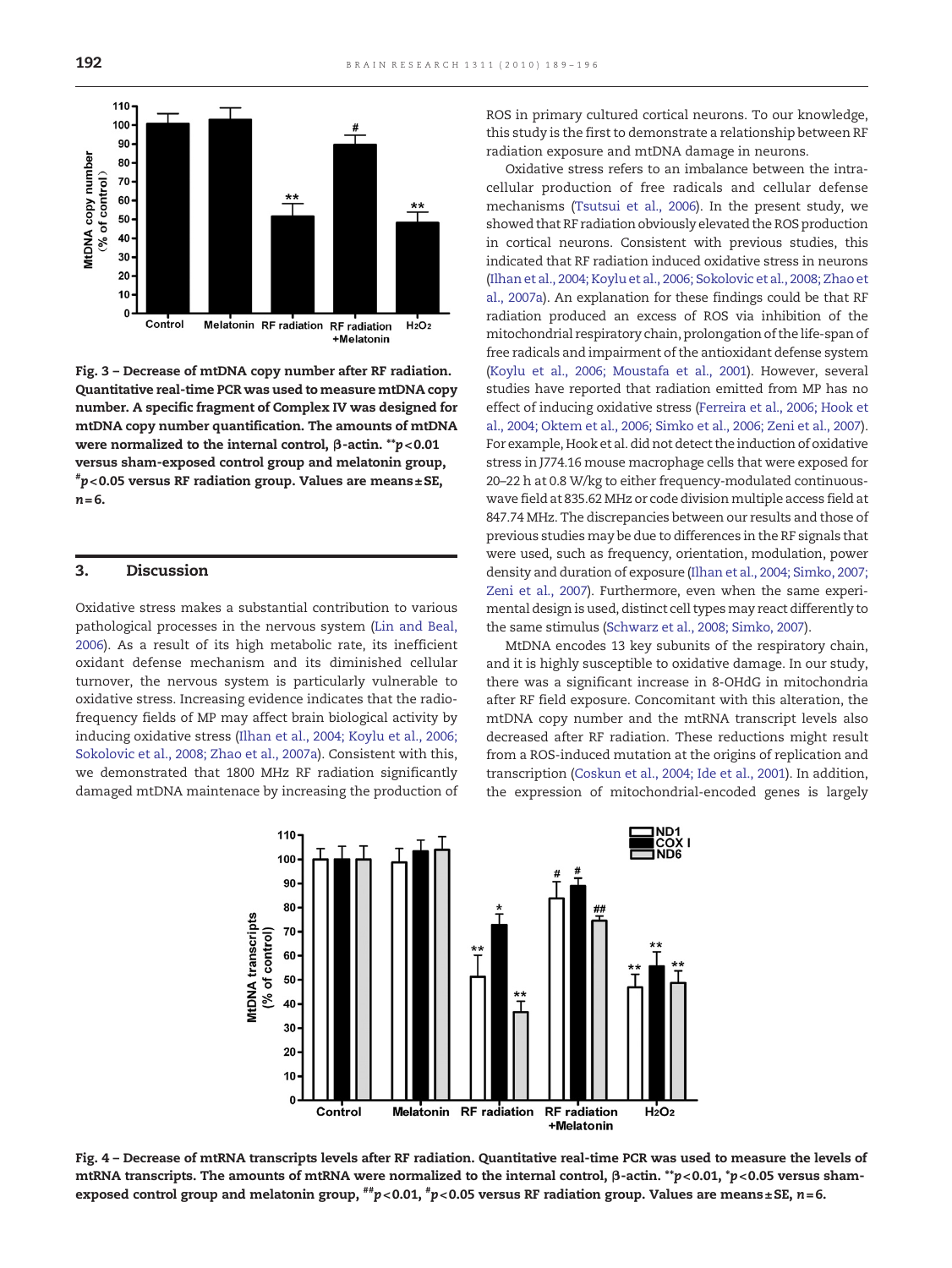regulated by the copy number of mtDNA ([Kanki et al., 2004](#page-6-0)). Therefore, a decrease in the mtDNA copy number may result in a corresponding decrease in mtRNA transcripts, which could ultimately lead to mitochondrial dysfunction. Furthermore, oxidative stress could directly degrade mtDNA and mtRNAs by damaging the mtDNA nucleoid structure and the stability of mtRNAs ([Kang et al., 2007; Rodriguez-Gabriel et al.,](#page-6-0) [2003](#page-6-0)). Importantly, oxidative stress could be amplified by the damaged mtDNA through encoding of the deficient critical proteins for the respiratory chain ([Evans et al., 2004](#page-6-0)). It is conceivable that RF radiation-induced oxidative stress caused mitochondrial dysfunction through damage to mtDNA. In turn, reduced mitochondrial function might further exacerbate the production of ROS, which could induce further oxidative damage to mtDNA. This vicious cycle might proceed until mitochondrial failure and apoptosis occurred. Indeed, recent data showed that exposure to radiofrequency radiation decreased cerebral cytochrome c oxidase activity and activated apoptosis signaling pathways in primary cultured neurons [\(Ammari et al., 2008; Zhao et al., 2007b](#page-6-0)).

Melatonin is a neurohormone that is synthesized in and released from the pineal gland during the dark period. It is capable of rapidly crossing the blood–brain barrier and accumulating in high concentrations in the cortical and hippocampal cells [\(Cabrera et al., 2000](#page-6-0)). Melatonin is considered to be a potent antioxidant that works to detoxify a variety of ROS and stimulate anti-oxidative enzymes in many pathophysiological states, particularly in the brain [\(Gupta et](#page-6-0) [al., 2003\)](#page-6-0). In our study, melatonin administration could effectively attenuate the oxidative damage of mtDNA. It further indicated that oxidative stress was the critical neurotoxic effect of RF radiation. This was consistent with the previous facts that melatonin improved oxidative phosphorylation and protected mtDNA against oxidative damage at the mitochondrial level by decreasing ROS production [\(Acuna-Castroviejo et al., 2001; Chen et al., 2005; Gurkok et](#page-6-0) [al., 2009; Jou et al., 2007; Pappolla et al., 1999\)](#page-6-0).

In conclusion, our study indicates that 1800 MHz RF radiation induced oxidative damage to mtDNA, but that melatonin prevented this damage. Based on the facts that mtDNA defects are the key factors in various mitochondriaassociated behavioral symptoms and diseases of the nervous system [\(Dong et al., 2007; Lin and Beal, 2006; Loeb et al., 2005;](#page-6-0) [Warner et al., 2004](#page-6-0)), oxidative damage to mtDNA may be an important mechanism underlying the adverse effects of RF radiation that is emitted from MP on brain activity. However, it may be difficult to directly extrapolate our results (which were obtained using rodent cells) to humans for different exposure conditions and SAR values. In future studies, to investigate the neurotoxicity of MP radiation in mtDNA defects, greater care will need to be taken to replicate the actual RF exposure conditions for humans.

#### 4. Experimental procedures

#### 4.1. Cell culture and RF radiation

Cortical neurons were dissected from newborn SD rats that were purchased from the animal center of Third Military

Medical University. All procedures were carried out in strict accordance with the guidelines of the Animal Care Committee. Minced neocortexes were digested with trypsin-EDTA at 37 °C for 20 min. Cells were plated onto 35 mm dishes that were pre-coated with poly-L-lysine-coated (Sigma, St. Louis, MO), at a density of  $5 \times 10^5$  cells/2 ml in DMEM/F-12 medium (Gibco BRL, Grand Island, NY) supplemented with 10% fetal bovine serum (HyClone, Logan, UT), 10% horse serum (HyClone, Logan, UT) and 50 mg/ml penicillin/streptomycin. After 24 h, cells were cultured in Neurobasal™ medium (Gibco BRL, Paisley, UK) containing  $1\times B_{27}$  supplement (Invitrogen, Carlsbad, CA) and 0.5 mM L-glutamine.

On day 8, neurons were exposed to a carrier frequency of 1800 MHz intermittently (5 min fields on/10 min fields off) or sham-exposed for 24 h at an average SAR of 2 W/kg as previously described ([Diem et al., 2005; Zhao et al., 2007a](#page-6-0)). The RF-exposure system used in these experiments is the sXc-1800 system (Zurich, Switzerland). This system is designed for the testing of RF electromagnetic field exposures from mobile communication devices in the 1800 MHz region such as the GSM digital communication system. The fields were amplitude-modulated by rectangular pulses with a repetition frequency of 217 Hz and a duty cycle of 1:8. The exposure system was composed of a RF generator, an arbitrary function generator, a narrow band amplifier and two rectangular waveguides. Exposed and sham-exposed cell dishes were simultaneously placed inside a commercial incubator in which the environmental conditions were constant (37 °C, 5% CO<sub>2</sub>, 95% humidity). During the exposure, the value of SAR was monitored and the temperature response of the medium was assessed as described previously ([Sun et al., 2006](#page-7-0)). The temperature difference between sham- and RF-exposed cultures never exceeded 0.05 °C. To enable blind exposures, the entire setup was controlled with a computer, which automatically controlled the exposure parameters, including exposure strength (SAR) and exposure time.

The cultured cells were assigned to one of five groups: (1) sham-exposed control, (2) Melatonin, (3) RF radiation, (4) RF radiation + Melatonin (5) hydrogen peroxide ( $H_2O_2$ ) exposure. In groups (2) and (4), melatonin (Sigma, St. Louis, MO) was dissolved in ethanol and then freshly diluted with cell medium before application. Melatonin was used 4 h prior to RF radiation at a concentration of 200 nM. In group (5), cells treated with 100  $\mu$ M H<sub>2</sub>O<sub>2</sub> for 24 h were used as a positive control of oxidative stress. In groups (2) and (5), cells were put into the incubator for sham-exposure. Before the experiment, we also designed an incubator control and found there were no differences between the cells in the normal incubator and those in the sham-exposed waveguide at an average SAR of 2 W/kg for 24 h.

#### 4.2. Assay of intracellular reactive oxygen species (ROS)

The determination of intracellular oxidant production was based on the oxidation of DCFH-DA (Beyotime Company, China). Briefly, exposed cells were incubated with DCFH-DA at 37 °C for 20 min. DCFH-DA passively diffused into the cells and was deacetylated by esterases to form nonfluorescent 2′,7′-dichlorofluorescein (DCFH). In the presence of ROS,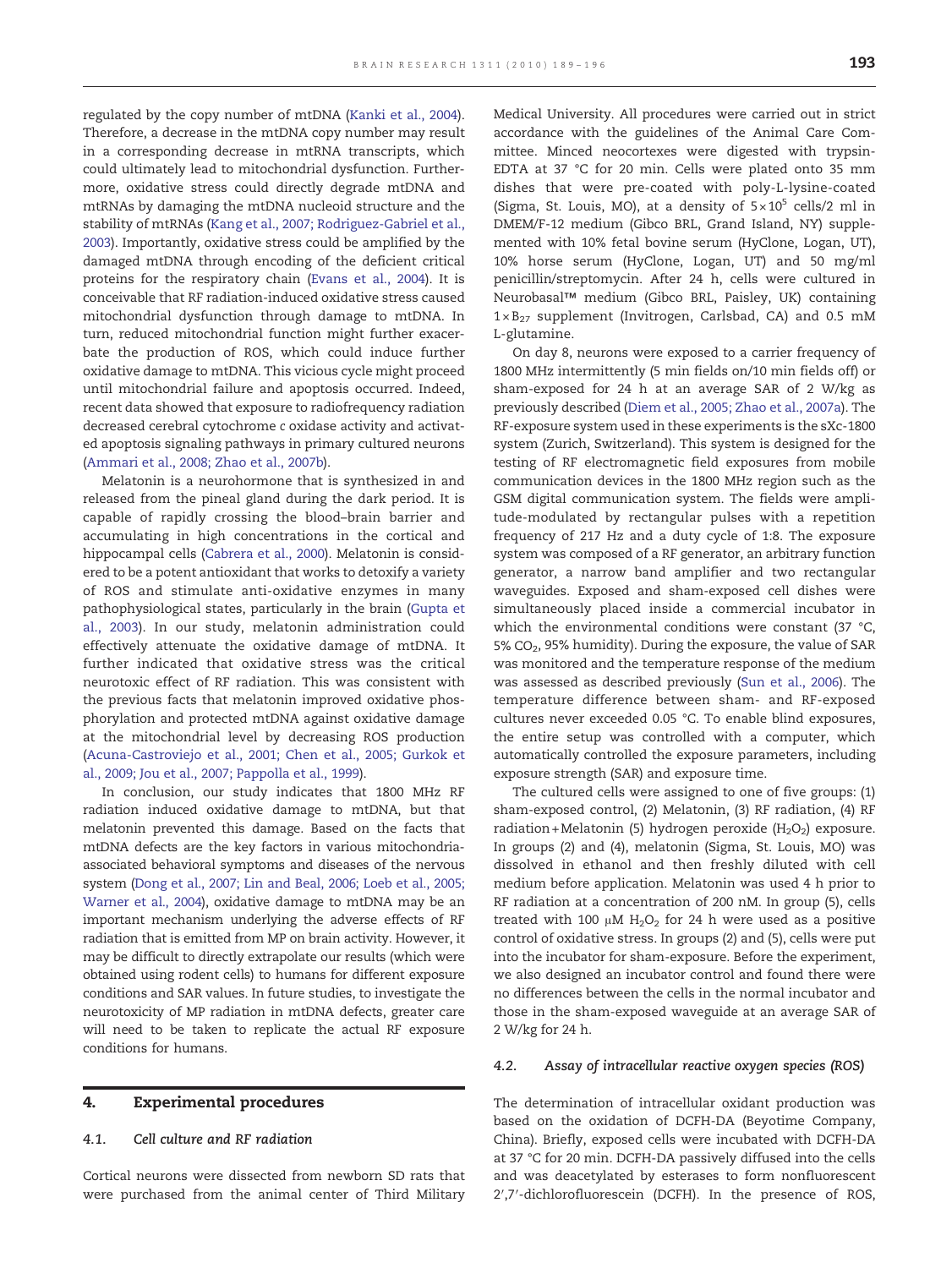DCFH reacted with ROS to form the fluorescent product DCF, which was trapped inside the cells. The amount of emitted fluorescence was correlated with the quantity of ROS in the cell. Fluorescence images were acquired using a Leica fluorescence microscope at 485 nm for excitation and 530 nm for emission. The fluorescence intensity for each dish was measured within 25 × 25 pixel regions of interest and analyzed for pixel intensity by NIH Image. The experiment was repeated six times and cellular fluorescence intensity was expressed as the multiple of the level in control groups.

#### 4.3. Immunostaining of 8-OHdG in mitochondria

To measure the levels of 8-OHdG located in mitochondria, exposed cells were reacted with 200 nM MitoTracker Red CMXRos probe for 30 min at 37 °C according to the manufacturer's instructions. After being washed twice in cold PBS, cells were fixed with 2% (w/v) paraformaldehyde in PBS at 4 °C for 20 min. Then the cells were permeabilized with 0.5% Triton X-100 in PBS for 15 min at room temperature. The cells were washed twice with PBS, before being blocked with normal goat serum at 37 °C for 30 min. Subsequently, the cells were incubated with a mouse monoclonal antibody against 8- OHdG at 1:100 dilution overnight at 4 °C, and then with Cy5 labeled goat anti-mouse IgG (H+L) (Beyotime Company, China) at 1:200 dilution for 1 h at 37 °C. The cells were mounted in mounting medium and visualized under a Leica confocal laser scanning microscope (TCS SP2, Germany). For two-color fluorescence, the red and blue signals were collected simultaneously and then superimposed. Colocalization appeared as a bluish red color due to mixing of the red and blue signals.

#### 4.4. HPLC analysis of 8-OHdG

To analyze the 8-OHdG contents in mitochondria, mtDNA was isolated from the neurons using a Qiagen Plasmid Midi kit, as previously described ([Cahill et al., 1997](#page-6-0)). After mtDNA was digested with nuclease P1 and Escherichia coli alkaline phosphatase, the contents of 8-OHdG were assessed using high-performance liquid chromatography (HPLC) with an electrochemical detection system as reported. The 8-OHdG amount was expressed as the number of 8-OHdG molecules per  $10^6$  dG, determined simultaneously with a UV monitor coupled to the HPLC system [\(Cahill et al.,](#page-6-0) [1999\)](#page-6-0).

#### 4.5. Detection of mtDNA copy number and mtDNA transcripts levels

We applied real-time PCR to detect mtDNA copy number and mtRNA transcripts levels as previously described ([Xu et al.,](#page-7-0) [2009\)](#page-7-0). The real-time PCR was studied with the iQ™5 Real-Time PCR Detection System (Bio-Rid, USA) and using the SYBR Green I detection method. Each real-time PCR reaction (25 μl total volume) contained 1 μl of template DNA (10 ng) or cDNA, 12.5 μl of 2×SYBR® Green Realtime PCR Master (Toyobo, Osaka, Japan), 1 μl of each of the forward and reverse primers and 9.5 μl ultrapure water. Samples were

denatured by heating at 95 °C for 4 min, followed by 40 cycles of amplification and quantification (95 °C for 15 s and 58 °C for 15 s) and by a final extension cycle (72 °C, 90 s). Each measurement was repeated six times and was normalized against the control.

For mtDNA copy number analysis, total cellular DNA from cells was extracted using the QIAamp DNA Mini kit (Qiagen, Hilden, Germany) according to the manufacturer's instructions. As previously described, we compared relative amounts of mtDNA and nuclear DNA copy numbers. The mtDNA amplicons were generated from Complex IV segment. The nuclear amplicon was generated through amplification of a β-actin segment. The mtDNA primers (Accession No. NC\_001665) were 5-AGCAGGGATACCTCGTC-GTTAC-3 and 5-GTTTTGATGCGAAGGCTTCTCAAA-3 (fragment length, 140 bp), and there were designed to minimize amplification of mtDNA pseudogenes embedded in the nuclear DNA. The primers for β-actin (Accession No. NC\_005111), which were chosen as the internal standards, were 5-TCCCAGCACACTTA ACTTAGC-3 and 5-AGCCACAA-GAAACACTCAGG-3 (fragment length, 98 bp). The threshold cycle number (Ct) values of β-actin and the mtDNA were determined for each individual quantitative PCR run. The −ddCt (mtDNA to β-actin) represented the mtDNA copy number in a cell.

For mtRNA transcripts quantification, total RNA was extracted with TriPure (Roche, Indianapolis, IN) reagent. Reverse transcription was performed with ReverTra Ace reverse transcriptase (Toyobo, Osaka, Japan). The primers for NADH dehydrogenase subunits 1 (Accession No. X14848.1 (2729-3685)) were 5-CGAATACGCCGCAGGAC C-3 and 5- TGCTAGGAAAATTGGCAG GGA-3 (fragment length, 298 bp). The primers for cytochrome c oxidase subunits I (Accession No. X14848.1 (5309-6853)) were 5-AGCAGGGATACCTCGTCG-TTAC-3 and 5-GTTTTGATGCGAAGGCTTCTCAAA-3 (fragment length, 140 bp). The primers for NADH dehydrogenase subunits 6 (Accession No. X14848.1 (13531-14049)) were 5-GATTGATTGT-TAGTGGATGTATTG-3 and 5-CTCAGTAGCCATAGCAGTTG-3 (fragment length, 137 bp). As mentioned above, β-actin was selected as the internal standard. The threshold cycle number (Ct) values of β-actin and mtDNA transcripts were determined. The −ddCt (mtDNA transcripts to β-actin) represented the mtDNA transcripts in a cell.

#### 4.6. Statistical analysis

All the experimental data were expressed as the means± SE. Each experiment was carried out at least three times. Statistical significances of differences between two groups were determined using Student's t-test. All P values were twosided, and P< 0.05 was considered statistically significant.

#### Acknowledgments

We appreciate Dr. Mengxia Li, Dr. Wen Zeng, Dr. Yu Xu, Dr. Min Li for their hospitable and professional technical assistance. Grant support was from National Natural Science Foundation of China (No. 30470441).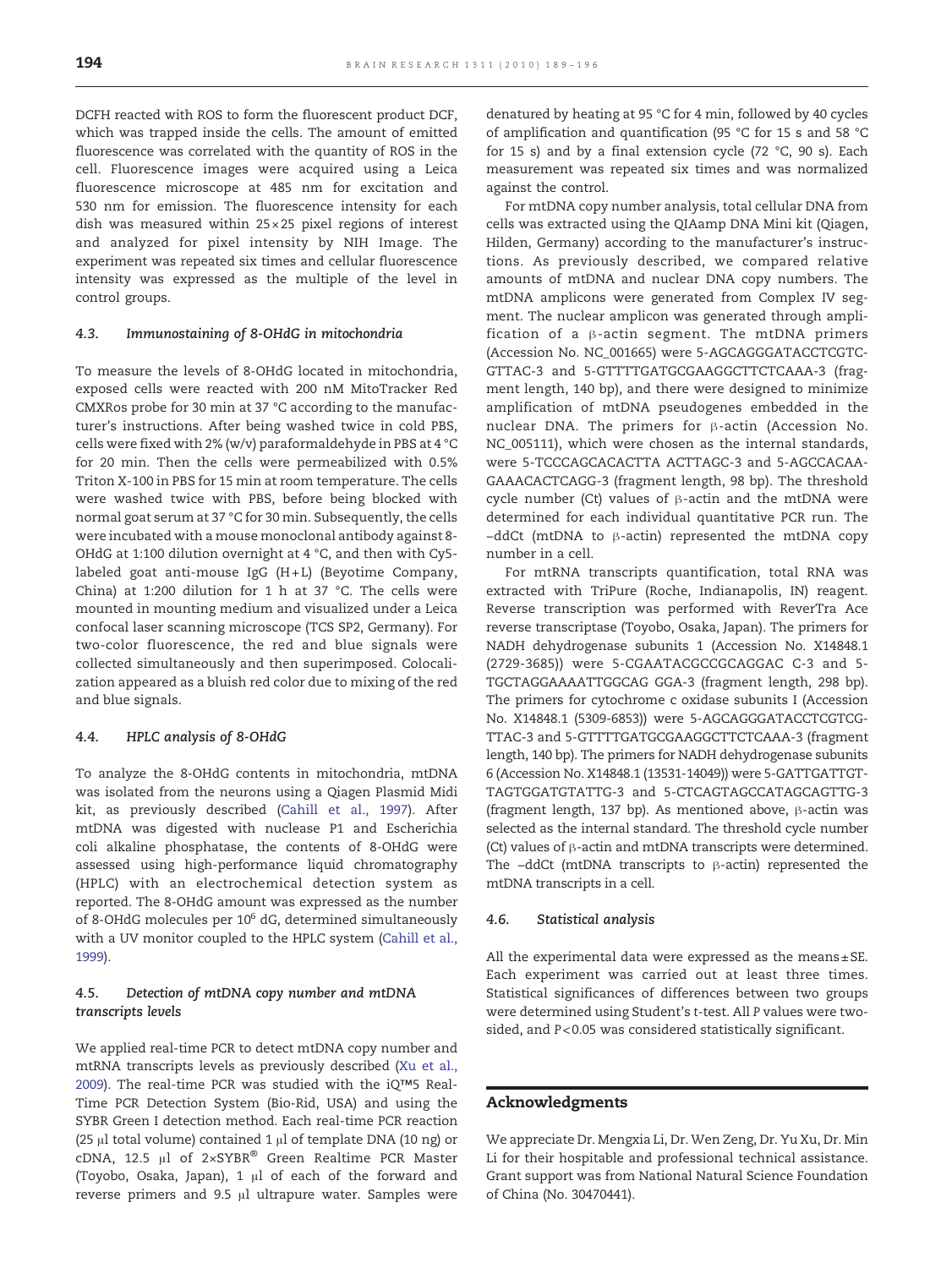#### <span id="page-6-0"></span>REFERENCES

- Acuna-Castroviejo, D., Martin, M., Macias, M., Escames, G., Leon, J., Khaldy, H., Reiter, R.J., 2001. Melatonin, mitochondria, and cellular bioenergetics. J. Pineal Res. 30, 65–74.
- Ammari, M., Lecomte, A., Sakly, M., Abdelmelek, H., de-Seze, R., 2008. Exposure to GSM 900 MHz electromagnetic fields affects cerebral cytochrome c oxidase activity. Toxicology 250, 70–74.
- Balik, H.H., Turgut-Balik, D., Balikci, K., Ozcan, I.C., 2005. Some ocular symptoms and sensations experienced by long term users of mobile phones. Pathol. Biol. (Paris) 53, 88–91.
- Cabrera, J., Reiter, R.J., Tan, D.X., Qi, W., Sainz, R.M., Mayo, J.C., Garcia, J.J., Kim, S.J., El-Sokkary, G., 2000. Melatonin reduces oxidative neurotoxicity due to quinolinic acid: in vitro and in vivo findings. Neuropharmacology 39, 507–514.
- Cahill, A., Wang, X., Hoek, J.B., 1997. Increased oxidative damage to mitochondrial DNA following chronic ethanol consumption. Biochem. Biophys. Res. Commun. 235, 286–290.
- Cahill, A., Stabley, G.J., Wang, X., Hoek, J.B., 1999. Chronic ethanol consumption causes alterations in the structural integrity of mitochondrial DNA in aged rats. Hepatology 30, 881–888.
- Chen, L.J., Gao, Y.Q., Li, X.J., Shen, D.H., Sun, F.Y., 2005. Melatonin protects against MPTP/MPP+-induced mitochondrial DNA oxidative damage in vivo and in vitro. J. Pineal Res. 39, 34–42.
- Cleary, S.F., Du, Z., Cao, G., Liu, L.M., McCrady, C., 1996. Effect of isothermal radiofrequency radiation on cytolytic T lymphocytes. FASEB J. 10, 913–919.
- Coskun, P.E., Beal, M.F., Wallace, D.C., 2004. Alzheimer's brains harbor somatic mtDNA control-region mutations that suppress mitochondrial transcription and replication. Proc. Natl. Acad. Sci. U. S. A. 101, 10726–10731.
- Diem, E., Schwarz, C., Adlkofer, F., Jahn, O., Rudiger, H., 2005. Non-thermal DNA breakage by mobile-phone radiation (1800 MHz) in human fibroblasts and in transformed GFSH-R17 rat granulosa cells in vitro. Mutat. Res., Genet. Toxicol. Environ. Mutagen. 583, 178–183.
- Dong, W., Gao, D., Zhang, X., 2007. Mitochondria biogenesis induced by resveratrol against brain ischemic stroke. Med. Hypotheses 69, 700–701.
- Evans, M.D., Dizdaroglu, M., Cooke, M.S., 2004. Oxidative DNA damage and disease: induction, repair and significance. Mutat. Res. 567, 1–61.
- Ferreira, A.R., Bonatto, F., de Bittencourt Pasquali, M.A., Polydoro, M., Dal-Pizzol, F., Fernandez, C., de Salles, A.A., Moreira, J.C., 2006. Oxidative stress effects on the central nervous system of rats after acute exposure to ultra high frequency electromagnetic fields. Bioelectromagnetics 27, 487–493.
- Gupta, Y.K., Gupta, M., Kohli, K., 2003. Neuroprotective role of melatonin in oxidative stress vulnerable brain. Indian J. Physiol. Pharmacol. 47, 373–386.
- Gurkok, G., Coban, T., Suzen, S., 2009. Melatonin analogue new indole hydrazide/hydrazone derivatives with antioxidant behavior: synthesis and structure-activity relationships. J. Enzyme Inhib. Med. Chem. 24, 506–515.
- Hayashi, Y., Yoshida, M., Yamato, M., Ide, T., Wu, Z., Ochi-Shindou, M., Kanki, T., Kang, D.C., Sunagawa, K., Tsutsui, H., Nakanishi, H., 2008. Reverse of age-dependent memory impairment and mitochondrial DNA damage in microglia by an overexpression of human mitochondrial transcription factor A in mice. J. Neurosci. 28, 8624–8634.
- Hook, G.J., Spitz, D.R., Sim, J.E., Higashikubo, R., Baty, J.D., Moros, E. G., Roti Roti, J.L., 2004. Evaluation of parameters of oxidative stress after in vitro exposure to FMCW- and CDMA-modulated radiofrequency radiation fields. Radiat. Res. 162, 497–504.
- Hossmann, K.A., Hermann, D.M., 2003. Effects of electromagnetic radiation of mobile phones on the central nervous system. Bioelectromagnetics 24, 49–62.
- Ide, T., Tsutsui, H., Hayashidani, S., Kang, D., Suematsu, N., Nakamura, K., Utsumi, H., Hamasaki, N., Takeshita, A., 2001. Mitochondrial DNA damage and dysfunction associated with oxidative stress in failing hearts after myocardial infarction. Circ. Res. 88, 529–535.
- Ilhan, A., Gurel, A., Armutcu, F., Kamisli, S., Iraz, M., Akyol, O., Ozen, S., 2004. Ginkgo biloba prevents mobile phone-induced oxidative stress in rat brain. Clin. Chim. Acta 340, 153–162.
- Irmak, M.K., Fadillioglu, E., Gulec, M., Erdogan, H., Yagmurca, M., Akyol, O., 2002. Effects of electromagnetic radiation from a cellular telephone on the oxidant and antioxidant levels in rabbits. Cell Biochem. Funct. 20, 279–283.
- Jou, M.J., Peng, T.I., Yu, P.Z., Jou, S.B., Reiter, R.J., Chen, J.Y., Wu, H.Y., Chen, C.C., Hsu, L.F., 2007. Melatonin protects against common deletion of mitochondrial DNA-augmented mitochondrial oxidative stress and apoptosis. J. Pineal Res. 43, 389–403.
- Kang, D., Kim, S.H., Hamasaki, N., 2007. Mitochondrial transcription factor A (TFAM): roles in maintenance of mtDNA and cellular functions. Mitochondrion 7, 39–44.
- Kanki, T., Ohgaki, K., Gaspari, M., Gustafsson, C.M., Fukuoh, A., Sasaki, N., Hamasaki, N., Kang, D., 2004. Architectural role of mitochondrial transcription factor A in maintenance of human mitochondrial DNA. Mol. Cell. Biol. 24, 9823–9834.
- Koylu, H., Mollaoglu, H., Ozguner, F., Naziroglu, M., Delibas, N., 2006. Melatonin modulates 900 MHz microwave-induced lipid peroxidation changes in rat brain. Toxicol. Ind. Health 22, 211–216.
- Lee, M.C., Chung, Y.T., Lee, J.H., Jung, J.J., Kim, H.S., Kim, S.U., 2001. Antioxidant effect of melatonin in human retinal neuron cultures. Exp. Neurol. 172, 407–415.
- Lin, M.T., Beal, M.F., 2006. Mitochondrial dysfunction and oxidative stress in neurodegenerative diseases. Nature 443, 787–795.
- Loeb, L.A., Wallace, D.C., Martin, G.M., 2005. The mitochondrial theory of aging and its relationship to reactive oxygen species damage and somatic mtDNA mutations. Proc. Natl. Acad. Sci. U. S. A. 102, 18769–18770.
- Moustafa, Y.M., Moustafa, R.M., Belacy, A., Abou-El-Ela, S.H., Ali, F.M., 2001. Effects of acute exposure to the radiofrequency fields of cellular phones on plasma lipid peroxide and antioxidase activities in human erythrocytes. J. Pharm. Biomed. Anal. 26, 605–608.
- Oktem, F., Ozguner, F., Mollaoglu, H., Koyu, A., Uz, E., 2005. Oxidative damage in the kidney induced by 900-MHz-emitted mobile phone: protection by melatonin. Arch. Med. Res. 36, 350–355.
- Oktem, G., Uslu, S., Vatansever, S.H., Aktug, H., Yurtseven, M.E., Uysal, A., 2006. Evaluation of the relationship between inducible nitric oxide synthase (iNOS) activity and effects of melatonin in experimental osteoporosis in the rat. Surg. Radiol. Anat. 28, 157–162.
- Ozguner, F., Oktem, F., Armagan, A., Yilmaz, R., Koyu, A., Demirel, R., Vural, H., Uz, E., 2005a. Comparative analysis of the protective effects of melatonin and caffeic acid phenethyl ester (CAPE) on mobile phone-induced renal impairment in rat. Mol. Cell. Biochem. 276, 31–37.
- Ozguner, F., Oktem, F., Ayata, A., Koyu, A., Yilmaz, H.R., 2005b. A novel antioxidant agent caffeic acid phenethyl ester prevents long-term mobile phone exposure-induced renal impairment in rat. Prognostic value of malondialdehyde, N-acetyl-beta-D-glucosaminidase and nitric oxide determination. Mol. Cell. Biochem. 277, 73–80.
- Pappolla, M.A., Chyan, Y.J., Poeggeler, B., Bozner, P., Ghiso, J., LeDoux, S.P., Wilson, G.L., 1999. Alzheimer beta protein mediated oxidative damage of mitochondrial DNA: prevention by melatonin. J. Pineal Res. 27, 226–229.